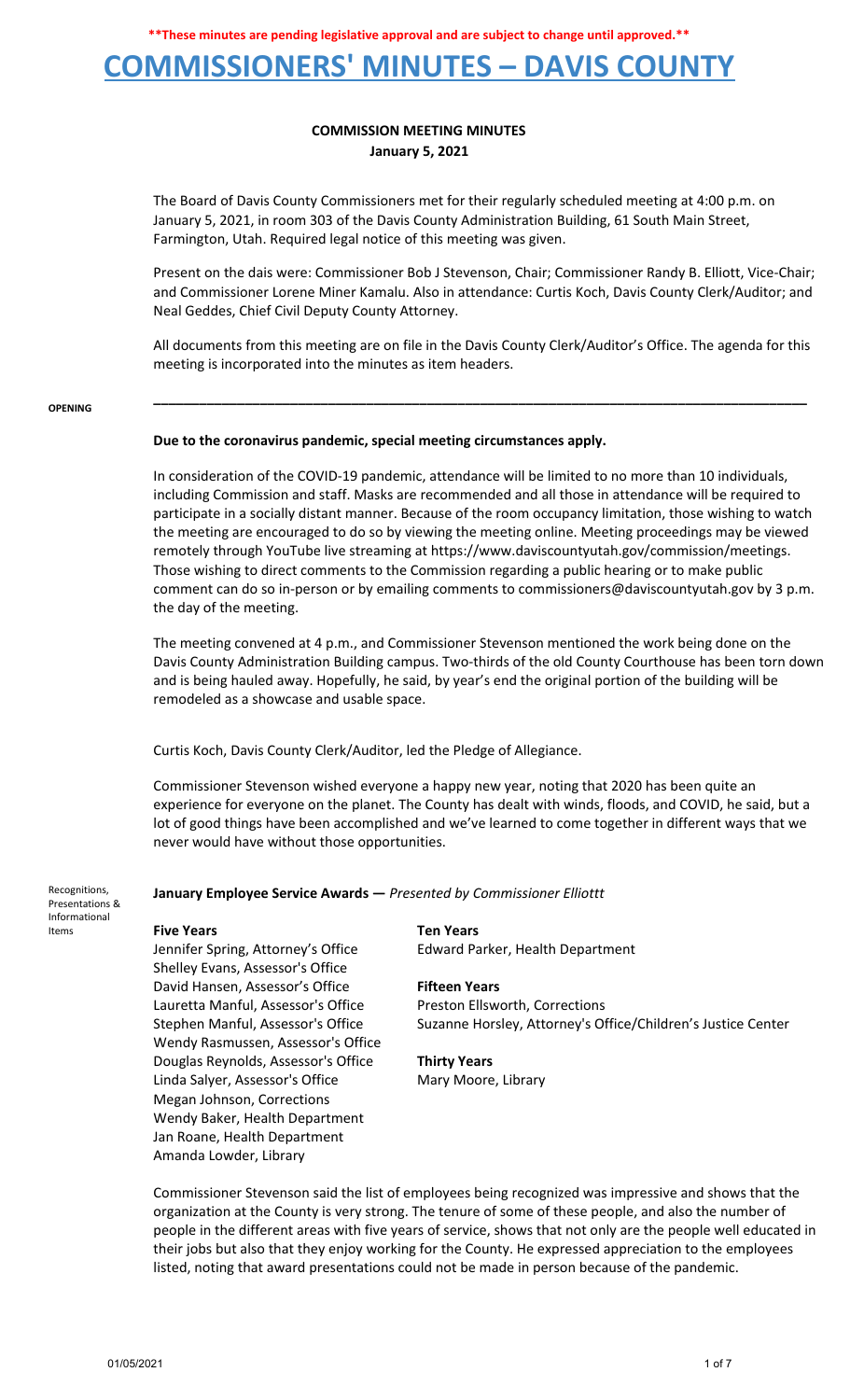# **COMMISSIONERS' MINUTES – DAVIS COUNTY**

|                                                                                                                                                                                                                                                                                                                                                                                                                                                                                                                                                                        | Reading of RFP Register for Tourism Marketing Agency Services - Presented by Curtis Koch, Clerk/Auditor      |  |  |  |  |  |
|------------------------------------------------------------------------------------------------------------------------------------------------------------------------------------------------------------------------------------------------------------------------------------------------------------------------------------------------------------------------------------------------------------------------------------------------------------------------------------------------------------------------------------------------------------------------|--------------------------------------------------------------------------------------------------------------|--|--|--|--|--|
|                                                                                                                                                                                                                                                                                                                                                                                                                                                                                                                                                                        |                                                                                                              |  |  |  |  |  |
| Twelve companies replied to the County's Request For Proposals for Tourism Marketing Agency Services:                                                                                                                                                                                                                                                                                                                                                                                                                                                                  |                                                                                                              |  |  |  |  |  |
| <b>HUB Ltd</b>                                                                                                                                                                                                                                                                                                                                                                                                                                                                                                                                                         | Learfield IMG College                                                                                        |  |  |  |  |  |
|                                                                                                                                                                                                                                                                                                                                                                                                                                                                                                                                                                        | Marketing Alliance, INC                                                                                      |  |  |  |  |  |
|                                                                                                                                                                                                                                                                                                                                                                                                                                                                                                                                                                        | Sorenson Advertising DBA Relic Agency                                                                        |  |  |  |  |  |
|                                                                                                                                                                                                                                                                                                                                                                                                                                                                                                                                                                        | Graham Spencer, LLC                                                                                          |  |  |  |  |  |
|                                                                                                                                                                                                                                                                                                                                                                                                                                                                                                                                                                        | Davis & Partners, LLC                                                                                        |  |  |  |  |  |
|                                                                                                                                                                                                                                                                                                                                                                                                                                                                                                                                                                        |                                                                                                              |  |  |  |  |  |
|                                                                                                                                                                                                                                                                                                                                                                                                                                                                                                                                                                        | 360 Marketing & Advertising LLC                                                                              |  |  |  |  |  |
| The proposals will be reviewed by a committee, and a recommendation will be returned to the Commission<br>in the coming weeks as to which firm should be selected.                                                                                                                                                                                                                                                                                                                                                                                                     |                                                                                                              |  |  |  |  |  |
| Notice of Intent to Engage in Contract Negotiations for the E-cigarette, Marjuana, and Other Drug<br>Prevention Grant with: Big Brothers Big Sisters of Utah ; and Drug Safe Utah Educational Inc. dba Drug<br>Safe Utah - Presented by Curtis Koch, Clerk/Auditor                                                                                                                                                                                                                                                                                                     |                                                                                                              |  |  |  |  |  |
|                                                                                                                                                                                                                                                                                                                                                                                                                                                                                                                                                                        | In response to Davis County's Request for Proposals, two organizations applied to administer an E-cigarette, |  |  |  |  |  |
| Marijuana, and Other Drug Prevention Grant. Both of them appear to be able to administer the grant, and<br>Notice of Intent to Engage in Contract Negotiations was given for both.                                                                                                                                                                                                                                                                                                                                                                                     |                                                                                                              |  |  |  |  |  |
| Notice of Intent to Engage in Contract Negotiations #2021-1 with Big Brothers Big Sisters of Utah.<br>Notice of Intent to Engage in Contract Negotiations #2021-2 with Drug Safe Utah Educational Inc.                                                                                                                                                                                                                                                                                                                                                                 |                                                                                                              |  |  |  |  |  |
| It is expected that contracts will be presented in the coming weeks.                                                                                                                                                                                                                                                                                                                                                                                                                                                                                                   |                                                                                                              |  |  |  |  |  |
|                                                                                                                                                                                                                                                                                                                                                                                                                                                                                                                                                                        |                                                                                                              |  |  |  |  |  |
|                                                                                                                                                                                                                                                                                                                                                                                                                                                                                                                                                                        |                                                                                                              |  |  |  |  |  |
|                                                                                                                                                                                                                                                                                                                                                                                                                                                                                                                                                                        | Members of the public were invited to make comments to the Commission.                                       |  |  |  |  |  |
|                                                                                                                                                                                                                                                                                                                                                                                                                                                                                                                                                                        | Becky Ginos was asked by Commissioner Stevenson to speak about the Davis Journal.                            |  |  |  |  |  |
| Ms. Ginos was a reporter for The Davis Clipper until publication ceased in December of 2020. She said it was<br>sad to see The Clipper end, but Bryan Scott has started a new newspaper called the Davis Journal. He is<br>intending on continuing this as a weekly very similar to The Clipper. His hope is to, in the coming months,<br>also start a monthly that will cover different cities at different times. Ms. Ginos, who now works for the<br>Davis Journal, said its office is at 837 South 500 West [in Bountiful], just down the street from The Clipper. |                                                                                                              |  |  |  |  |  |
| County.                                                                                                                                                                                                                                                                                                                                                                                                                                                                                                                                                                | Appreciation was expressed for the organization stepping up to keep news going out to the people of the      |  |  |  |  |  |
|                                                                                                                                                                                                                                                                                                                                                                                                                                                                                                                                                                        |                                                                                                              |  |  |  |  |  |
|                                                                                                                                                                                                                                                                                                                                                                                                                                                                                                                                                                        |                                                                                                              |  |  |  |  |  |
|                                                                                                                                                                                                                                                                                                                                                                                                                                                                                                                                                                        |                                                                                                              |  |  |  |  |  |
|                                                                                                                                                                                                                                                                                                                                                                                                                                                                                                                                                                        | <b>Summary List # of animal adoption agreements</b> - Presented by Commissioner Stevenson                    |  |  |  |  |  |
|                                                                                                                                                                                                                                                                                                                                                                                                                                                                                                                                                                        | Summary lists of animal adoption agreements, for various months, were introduced.                            |  |  |  |  |  |
| Summary List #2021-3 for May 2020 (54 adoptions)<br>(42.8)                                                                                                                                                                                                                                                                                                                                                                                                                                                                                                             |                                                                                                              |  |  |  |  |  |
|                                                                                                                                                                                                                                                                                                                                                                                                                                                                                                                                                                        | Fuse Ideas, LLC<br><b>BRAINtrust Marketing</b><br>Michael Heller<br>Micstura<br><b>Talent Resources</b>      |  |  |  |  |  |

Summary List #2021-4 for June 2020 (42 adoptions) Summary List #2021-5 for July 2020 (101 adoptions) Summary List #2021-6 for August 2020 (99 adoptions) Summary List #2021-7 for September 2020 (119 adoptions) Summary List #2021-8 for October 2020 (119 adoptions) Summary List #2021-9 for November 2020 (56 adoptions)

[The contract beginning dates range from 05/01/2020 to 11/30/2020.]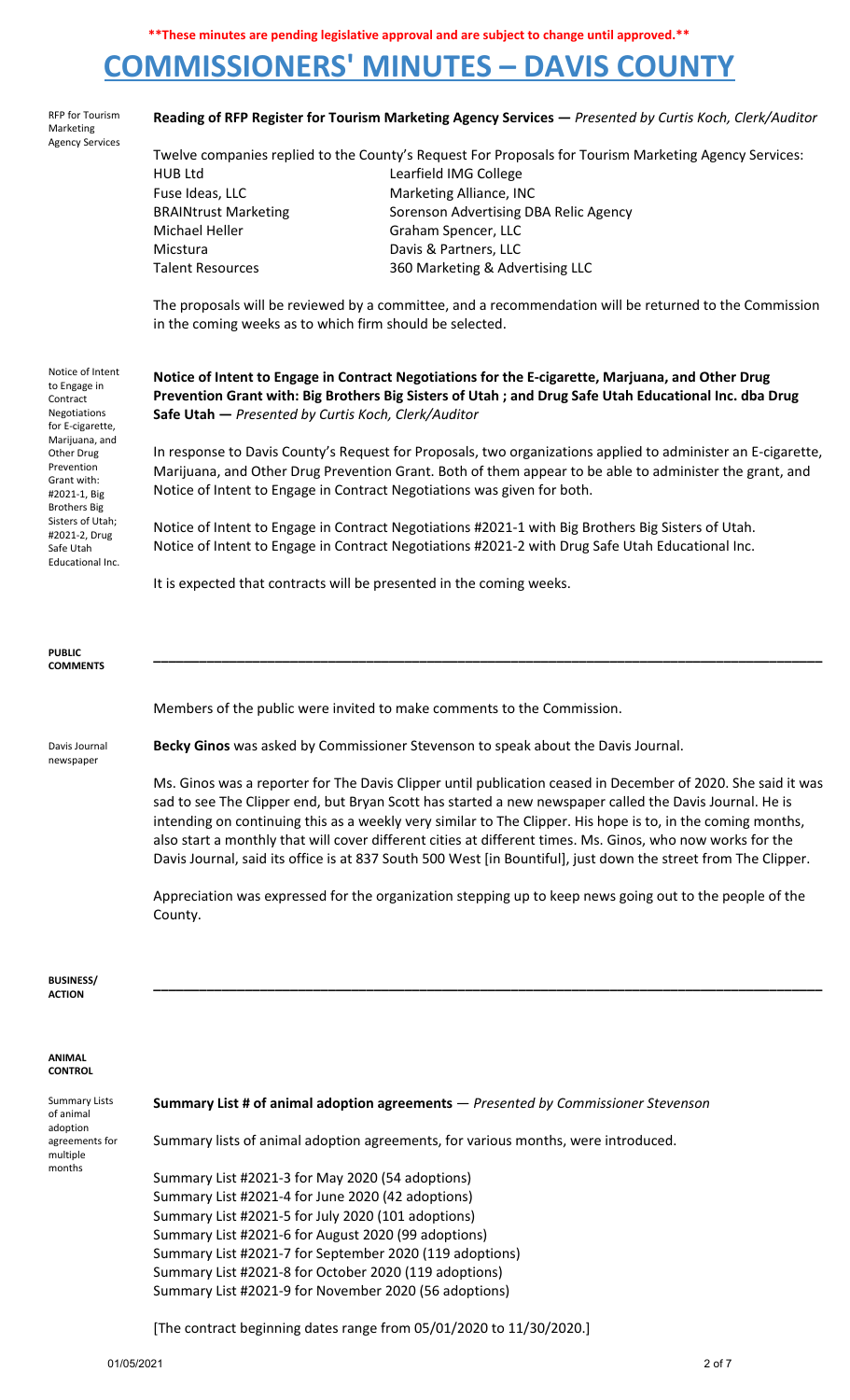# **COMMISSIONERS' MINUTES – DAVIS COUNTY**

Agreement #2021-10 with Weston Babbit for \$500 cash donation

**Agreement #2021-10 with Weston Babbit for \$500 cash donation** — *Presented by Commissioner Stevenson*

An agreement with Weston Babbit, for a donation to Animal Care, was introduced. [The contract period is 12/16/2020 to 12/16/2020.] The receivable amount is \$500.

Animal Care volunteer information

**Information about Animal Care volunteers —** *Presented by Commissioner Kamalu*

Commissioner Stevenson asked Commissioner Kamalu to share information about Animal Care volunteers. Commissioner Kamalu said Animal Care provided a short report to the Commission using collected data on the operations of Animal Care. Volunteers play a big part of Animal Care in the County because animals don't do very well if they're just in a little space without any opportunity for exercise or interaction. There are currently 275 active volunteers, and the total count of volunteers serving in the shelter over the year 2020 was 412. The hours served added up to 4,324; at an hourly rate of \$25.43, this is an average of almost \$110,000 done by volunteers. Of the volunteer hours, 51 percent were for dogs, 10 percent were for cats, and 0.5 percent were for bunnies. Volunteers helping other volunteers with orientation made up almost 25 percent of the hours, and fostering accounted for 1.4 percent. A single photographer was responsible for 3.7 percent of the hours, which was 147 hours just by that one person. Commissioners are grateful for the volunteers in Davis County.

#### **COMMUNITY & ECONOMIC DEVELOPMENT**

Agreement #2021-11 with Great Salt Lake Audubon for sponsorship for 2021 Bird Festival

Agreement #2021-12 with SeeSource, LLC for access to dashboard with Davis County visitor insight reports and data

Agreement #2021-13 with the State of Utah, Dept. of Heritage and Arts to hold a fireworks show for Utah's 125th Anniversary

**Agreement #2021-11 with Great Salt Lake Audubon for field trip sponsorship for the 2021 Great Salt Lake Bird Festival** — *Presented by Kent Andersen, Community & Economic Development Director*

An agreement with Great Salt Lake Audubon, for sponsorship for the 2021 Great Salt Lake Bird Festival, was introduced. [The contract period is 05/13/2021 to 05/16/2021.] The receivable amount is \$500.

**Agreement #2021-12 with SeeSource, LLC for access to a dashboard with Davis County visitor insight reports and data** — *Presented by Kent Andersen, Community & Economic Development Director*

An agreement with SeeSource was presented. This is the second year the County is contracting with SeeSource to provide dashboard information, reports, and data for the Tourism Department. [The contract period is 02/01/2021 to 01/31/2022. The payable amount is \$6,000.]

Agreement #2021-13 with the State of Utah, Dept. of Heritage and Arts to hold a fireworks show at the **Legacy Events Center commemorating Utah's 125th Anniversary on January 4, 2021 at 7:00 p.m.** — *Presented by Kent Andersen, Community & Economic Development Director*

A request was made to ratify an agreement with the State of Utah Department of Heritage and Arts for the fireworks show that occurred at the Legacy Events Center on Jan. 4, 2021. There were a couple hundred cars at the event, which was also streamed live on the Discover Davis Facebook page. The fireworks lasted about 10 minutes, and it went very well. The people who attended were pleased. [The contract period is 01/04/2021 to 01/04/2021.]

Approval #2018-129-A of notification and termination letter to Jon Hansen Code Services for building inspection and plans examiner services

**Approval #2018-129-A of notification and termination letter to Jon Hansen Code Services for building inspection and plans examiner services** — *Presented by Kent Andersen, Community & Economic Development Director*

A request was made for approval of notification and a termination letter to Jon Hansen Code Services. This is notification that the County is not going to extend contract services with Jon Hansen Code Services and to thank him for the assistance he's provided in past years.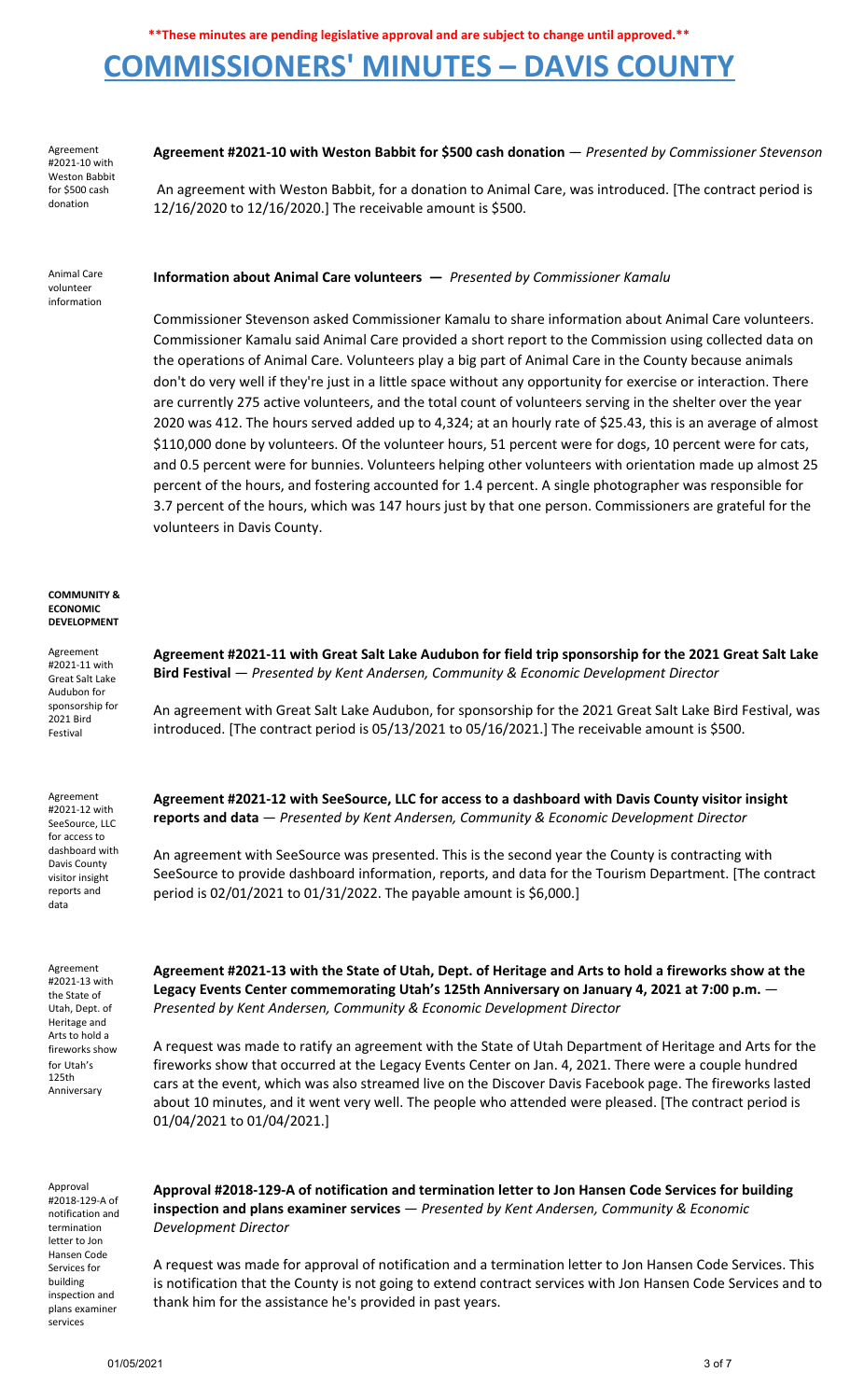# **COMMISSIONERS' MINUTES – DAVIS COUNTY**

Request #2021-14 for authorization to seek and contract with a building inspector for a limited time period

**Request #2021-14 for authorization to seek and contract with a building inspector for a limited time period** — *Presented by Kent Andersen, Community & Economic Development Director*

A request was made for authorization to seek and contract with a building inspector for a limited time period. Currently, the County is without building inspection services. As an emergency provision, the Community & Economic Development Department asked for authorization to collect at least two bids for building inspection services for the next six months and to contract with those individuals while preparing a new RFP for building inspection and plan examination services.

The Clerk/Auditor was asked if three bids are required or if it would be allowable to get two bids. He answered that there should be a minimum of three bids, if possible. The policy is not there to constrain but for transparency and openness. There are certain instances where there is only a sole source or two, and in that instance departments are expected to show a good faith effort that they've tried to get three bids and then document in a memo that they were only able to receive two. Mr. Anderson said his department would get three bids.

It was stated that there were negotiations with Mr. Hansen for a new contract and it was turned down, and that's why the County is looking elsewhere.

#### **INFORMATION SYSTEMS**

Ratification of Agreement #2021-15 with Nearmap for ArcGIS Obliques **Ratification of Agreement #2021-15 with Nearmap for ArcGIS Obliques** — *Presented by Commissioner Stevenson* An agreement with Nearmap for ArcGIS Obliques was presented for ratification. [The contract period is 01/05/2021 to 01/05/2022.] The payable amount is \$48,000.

#### **LIBRARY**

Request for reappointment of Mary Lynn Morgan to the Davis County Library Board **Request for reappointment of Mary Lynne Morgan to the Davis County Library Board** — *Presented by Commissioner Kamalu* A request was made for the reappointment of Mary Lynne Morgan to the Davis County Library Board. Davis County's Library System has seven different libraries. Public libraries, which provide the opportunity to learn and have access to resources, are one of the great equalizers in society. There is a Library board to help govern the system. It is made up of five [seven] individuals who serve a maximum of two full terms of

since she hasn't served two full terms. [The term is 02/01/2021 to 01/31/2025.]

#### **SHERIFF'S OFFICE**

Agreement #2021-16 with Quick Quack Car Wash for 70 unlimited monthly car wash passes

**Agreement #2021-16 with Quick Quack Car Wash for 70 unlimited monthly car wash BEST passes to be used at all locations** — *Presented by Commissioner Stevenson*

four years. This individual has served one partial and one full term, and is happy to do an additional term

An agreement with Quick Quack Car Wash was presented for officers to keep their vehicles clean. This is a contract that is done annually. [The contract period begins 01/05/2021. The payable amount is \$12.50 per month, per each unlimited pass.]

Agreement #2021-17 with Swank Motion Pictures, Inc. for authorized distribution of motion pictures shown in jail

**Agreement #2021-17 with Swank Motion Pictures, Inc. for authorized distribution of copyrighted motion pictures to be shown in the Jail** — *Presented by Commissioner Stevenson*

An agreement with Swank Motion Pictures was presented. The agreement is to legally be able to show copyrighted movies in the jail. [The contract period is 11/01/2020 to 10/31/2021. The payable amount is \$1,972.20.]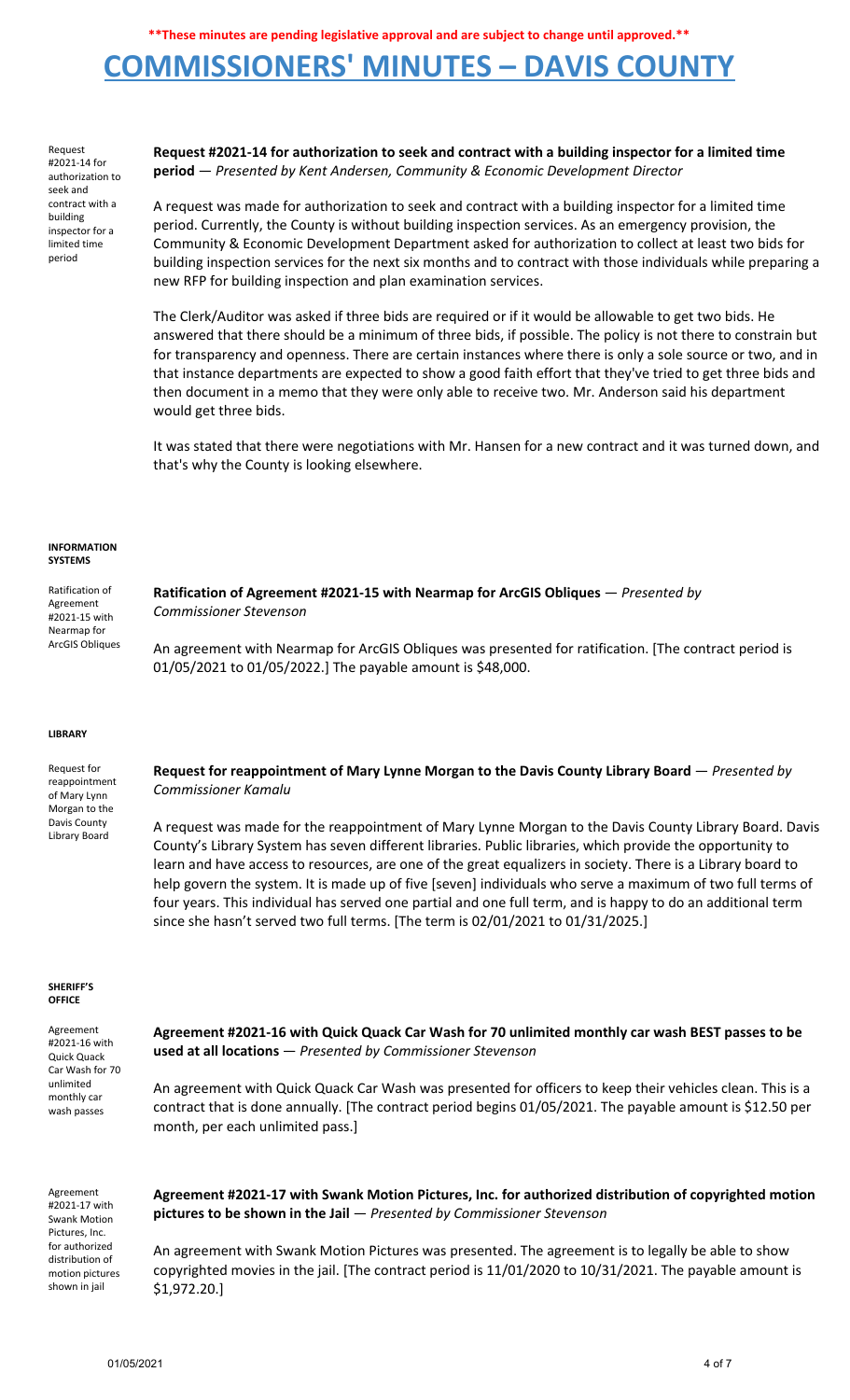# **COMMISSIONERS' MINUTES – DAVIS COUNTY**

Agreement #2021-18 with Jacqueline Chlarson for reimbursement for inadvertent overpayment of uniform allowance

Amendment #2020-487-A with Hogan & Associates for guaranteed maximum price for the construction of the Jail medical wing project

**Agreement #2021-18 with Jacqueline Chlarson for reimbursement for inadvertent overpayment of uniform allowance** — *Presented by Commissioner Stevenson*

An agreement with Jacqueline Chlarson, to pay back the County for an inadvertent payment dealing with uniform allowance, was presented. [The contract period is to 12/31/2020. The receivable amount is \$6,000.]

**Amendment #2020-487-A with Hogan & Associates for guaranteed maximum price for the construction of the Jail medical wing project** — *Presented by Mitch Matern, Justice Complex Maintenance Manager*

An amendment to a contract with Hogan & Associates was introduced. The County has worked with Hogan and the architectural firm, with the CMGC process, and has come to a guaranteed maximum price for the Jail Medical Unit. The guaranteed maximum price is \$7,297,989. This is wonderful news for the County in that it had a fixed construction limit of \$8.2 million, so it is coming in well under that fixed limit for construction. The Corrections Department is very excited to move forward with this project.

It was noted that Mitch Matern has been with the County for a long time and knows the jail in and out. He has found many efficiencies and has made it a quality location for inmates. His work is appreciated.

[The beginning date is 01/05/2021. The payable amount is \$7,297,989.]

Motion to Approve all Business and Action items presented: Com. Kamalu Seconded: Com. Elliott All voted Aye

Commissioner Elliott moved to recess to the Board of Equalization. Commissioner Kamau seconded the motion. All voted Aye.

| <b>BOARD OF</b>     |  |  |  |
|---------------------|--|--|--|
| <b>EQUALIZATION</b> |  |  |  |
|                     |  |  |  |

Property Tax Register

Property Tax Register matters were presented by Curtis Koch, Davis County Clerk/Auditor, as follows:

### Auditor's Adjustments

- **Appeals:**
- Approved Report with various recommended Land & Building Value Changes totaling \$313,015
- Approved Hearing Finding Report with various recommended changes
- **Abatements:**
- Late Abatement Application Requests report with various requests recommended for a total of \$15,474.38
- **Corrections**
- Three 2019 Veteran Tax Exemption Abatements
- Assessor's Adjustments
- Assessor-initiated corrections totaling \$592,180

Motion to Approve: Com. Elliott Seconded: Com. Kamalu All voted Aye

Commissioner Elliott moved to reconvene the Commission Meeting. Commissioner Kamalu seconded the motion. All voted Aye.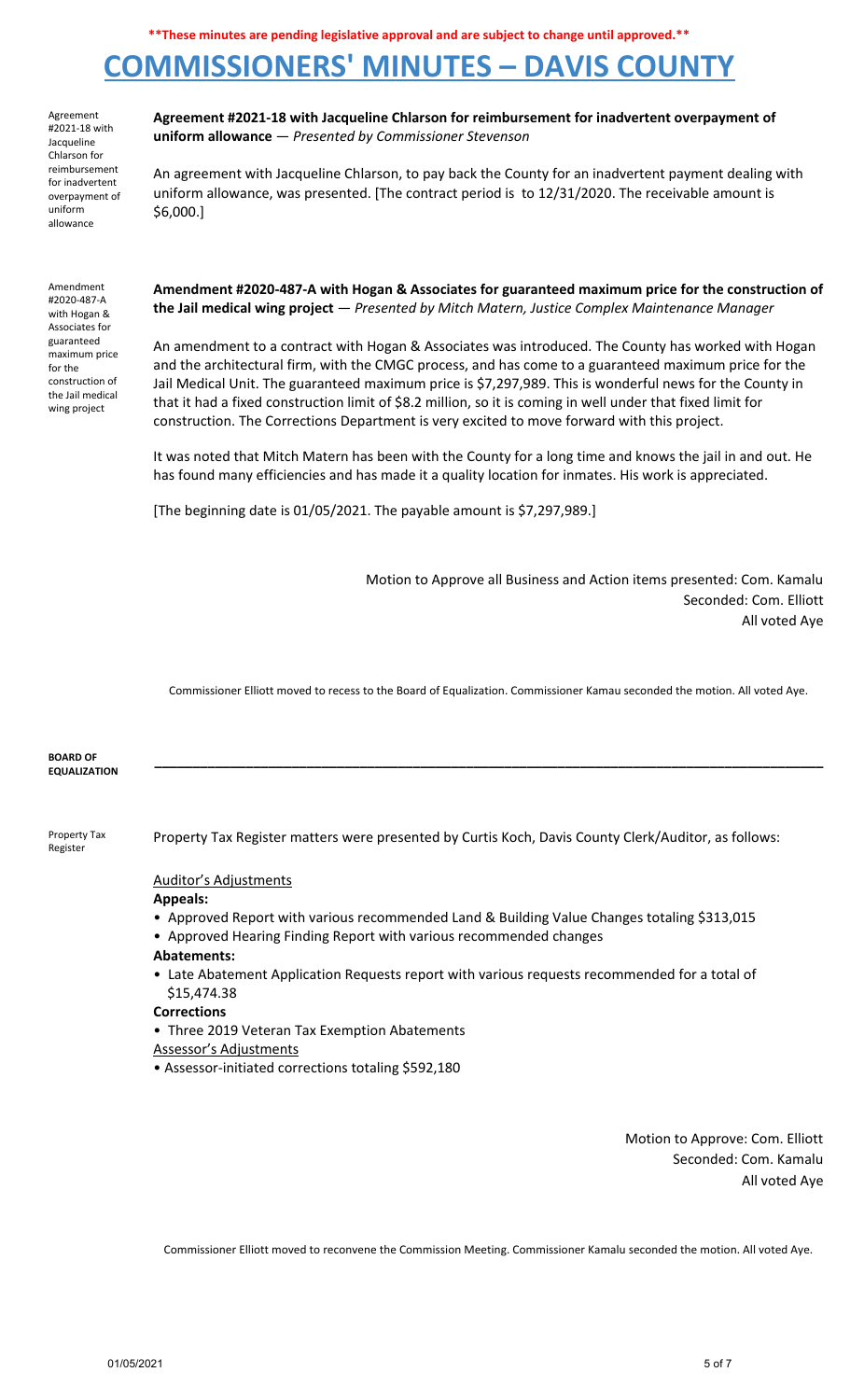## **COMMISSIONERS' MINUTES – DAVIS COUNTY**

**CONSENT ITEMS**

Indigent Hardship Abatement Register

### **Indigent Hardship Register**

There were three names on the Abatement Register. A motion was made to approve Names 1 and 2 and to deny the third name (erroneously labeled on the register as Name 10). [A hearing regarding these abatements was held by Commissioners on Dec. 21, 2020.]

**\_\_\_\_\_\_\_\_\_\_\_\_\_\_\_\_\_\_\_\_\_\_\_\_\_\_\_\_\_\_\_\_\_\_\_\_\_\_\_\_\_\_\_\_\_\_\_\_\_\_\_\_\_\_\_\_\_\_\_\_\_\_\_\_\_\_\_\_\_\_\_\_\_\_\_\_\_\_\_\_\_\_\_\_\_\_\_\_**

Motion to Approve: Com. Elliott Seconded: Com. Kamalu All voted Aye

Commission Meeting Minutes

### **Meeting Minutes**

Minutes for the Commission Meeting held on Dec. 8, 2020, the Special Commission Meeting held on Dec. 8, 2020, and the Work Session held on Dec. 15, 2020, were presented for approval.

> Motion to Approve: Com. Kamalu Seconded: Com. Elliott All voted Aye

#### **COMMISSION COMMENTS**

COM. ELLIOTT **Commissioner Elliott** noted that the Health Department has a mobile clinic at the Legacy Events Center. The first wave [to get COVID-19 vaccines] is emergency responders. Online registration is currently open for those who are in the medical field. The second wave will be those in education. They'll get the vaccine in their vehicle and pull right through, kind of like the drive-thru voting Curtis Koch did for the elections, which was very successful.

> Commissioner Elliott also spoke of the Courthouse remodel. Workers knocked down the back two thirds of the building this past week and are cleaning it up. They'll be backfilling in the coming weeks, and then we'll start seeing progress and the restoration of the original 1920s Courthouse up front. It has been very exciting to see that happening. It's 2021 and Commissioners look forward to a good year and moving forward with a lot of projects – it's an exciting time for the County.

> **\_\_\_\_\_\_\_\_\_\_\_\_\_\_\_\_\_\_\_\_\_\_\_\_\_\_\_\_\_\_\_\_\_\_\_\_\_\_\_\_\_\_\_\_\_\_\_\_\_\_\_\_\_\_\_\_\_\_\_\_\_\_\_\_\_\_\_\_\_\_\_\_\_\_\_\_\_\_\_\_\_\_\_\_\_\_\_\_**

COM. KAMALU **Commissioner Kamalu** provided some background information about the use of the Legacy Events Center Arena for drive-thru vaccinations. Before Commissioner Stevenson and Commissioner Kamalu were elected, Commissioners were trying to figure out how to be supportive of the horse community and the County's agricultural heritage at the Fairgrounds; however, in the last decade-plus there's been huge demand for big events on a hard-surface floor. Years ago the County purchased, and has been using, a temporary floor that goes down for the hard surface events in the Legacy Events Center Arena, but it would take a hundred man-hours to turn it back into the dirt floor events. It was a very challenging dilemma for *this* Commission to figure out the current and future best use of that very valuable property. With a lot of work, input, and people collaborating, the Commission determined to start a process to partner with Utah State Extension. Progress should be seen this spring on an outdoor arena on the [USU Extension] property in Kaysville, and there's already work toward an indoor arena on that property, where it will be more protected and continue the heritage of agriculture and the uses that have occurred in the Legacy Events Center Arena.

> In the nick of time, a concrete floor went into the Legacy Arena. Commissioners did not know, when those decisions had to be made, that there would be a huge need for it in order to hold safe and efficient elections during a pandemic. That floor cured just in time for elections to be drive-thru and now it's being used for safe and efficient mass vaccinations.

> "I just feel like we've been really blessed with a collaboration and a lot of good input to come to a decision that has turned out to be pretty remarkable to help our citizens in 2020 and beyond," Commissioner